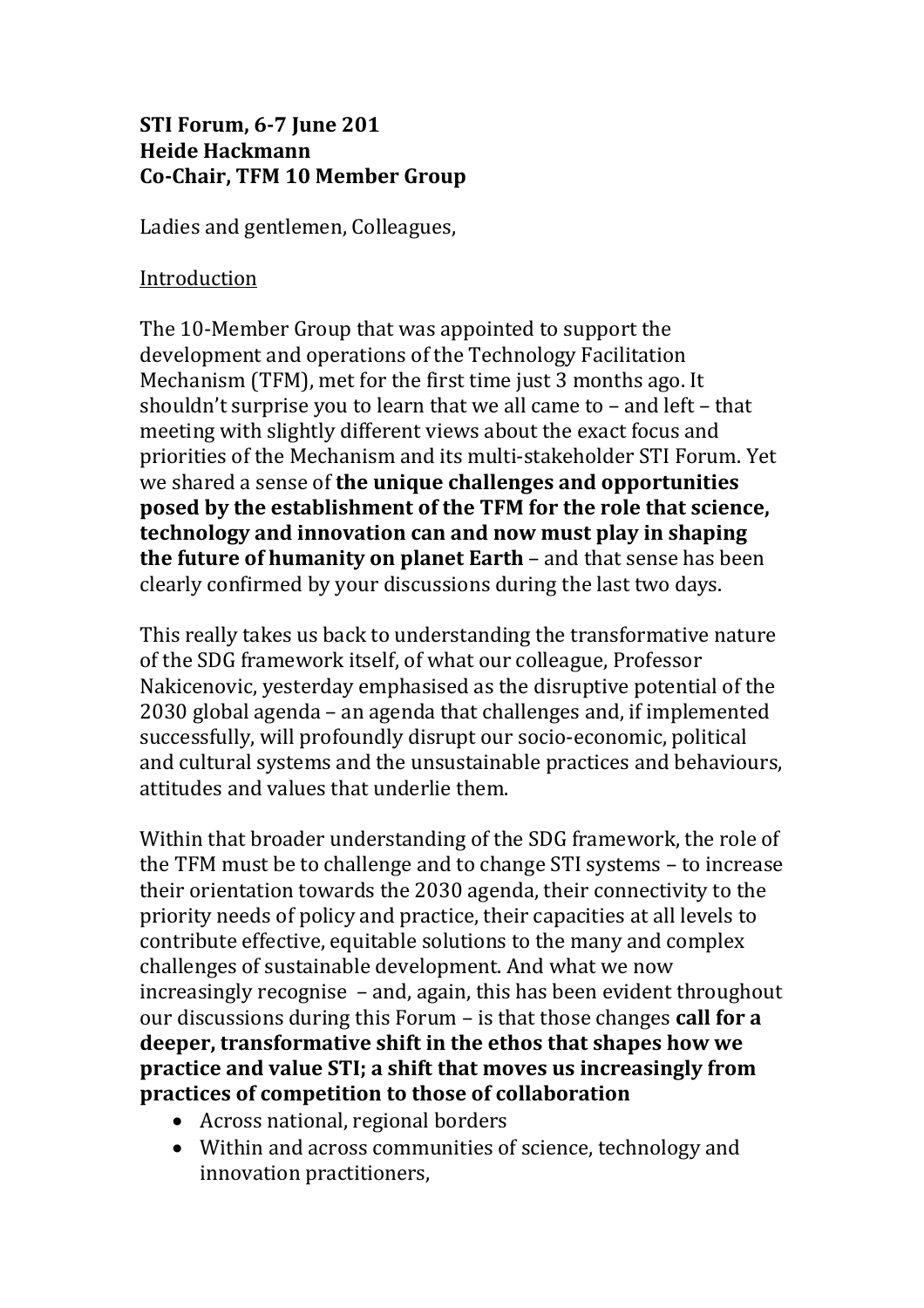Across sectors and stakeholder communities, bringing together different types of knowledge (scientific, practitionerbased, activist, indigenous, etc.)

We have increasing evidence of this transformation being underway: most notably in the emerging international discourse on open science and open knowledge, with its emphasis on the need for

- S&T to work with rather than for society and, specifically, with knowledge partners (decision makers, policy shapers, the private sector, and citizens) in the co-design and co-production of solutions-oriented knowledge
- policies of open data and open access to publications to secure and drive the practice of S&T as a public enterprise for the global public good

At the same time, we must recognise and confront persistent pressures to play by business as usual rules:

- At the individual level: Yesterday the issue of quantitative metrics for valuing excellence and determining career advancement was raised – a system which does not make it interesting in terms of career advancement for researchers to collaborate with colleagues from other fields or disciplines, let alone with society, to share their data, etc.
- At the organisational level: Think about the system of university rankings and the competitive behaviour that stimulates between institutions of higher education
- At the policy level:
	- o In terms of national policies: the extent to which many national STI policies continue to emphasise the benefits of STI for national (economic) competitiveness, which is important, yet excludes consideration of the benefits of STI for a sustainable and just world
	- o At the international level: the extent to which the "STI-for-SDG" space itself is a fragmented and often competitive space

## The role/function of the STI Forum: Looking towards the future

Given this tension, or disconnect, between the imperative of collaboration and the reality of persistent competition, there is a clear role for the Forum and that is to be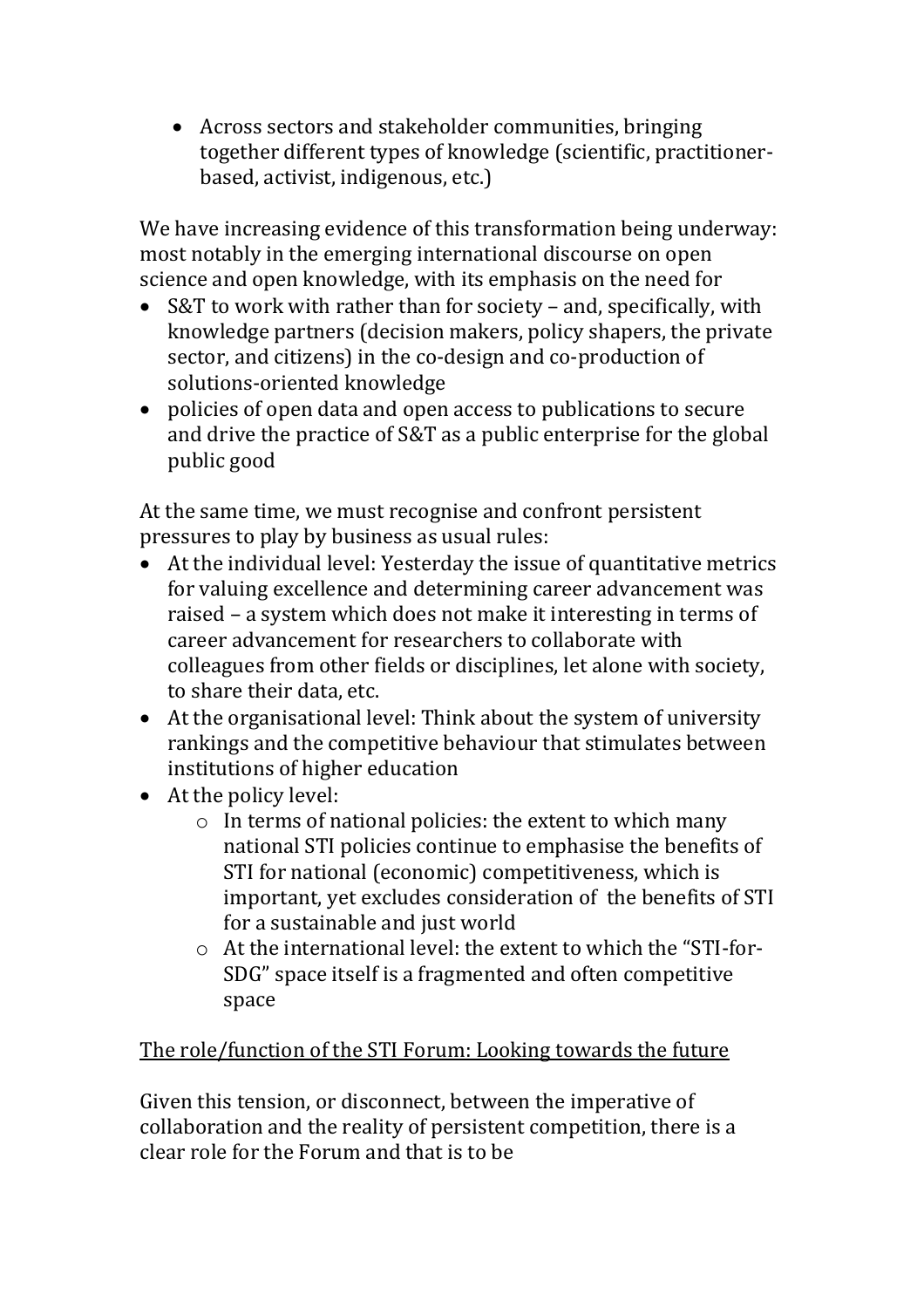**a platform for the STI community and its full diversity of stakeholders to jointly create the conditions of possibility for transformative, solutions-oriented STI, by fostering international coordination and multi-stakeholder collaboration and, where necessary, providing support to manage the disruptions to STI policy and practice this will inevitably generate.**

Given the urgency of the sustainable development challenges that confront us, it is also clear that **the Forum must be action-oriented and cumulative in its impacts.**

In response to the Co-Chair's challenge this morning, you have given us some valuable ideas about what this might mean in practice.

I think we have all agreed that **the Forum cannot be an annual 2 day discussion. Instead it should be the outcome of an annual programme of results-oriented work and, as part of a series, a regular moment for collaboratively defining the priorities for the next year's programme of work.**

The work programme itself should address a number of **concrete objectives**, such as:

- Monitoring and sharing trends in the deployment of STI for SDGs
- Showcasing specific solutions and achievements e.g., social and technological innovations, the development of national policy roadmaps, multilateral STI resource mobilisation, etc.
- Collecting, coordinating and making available state-of-the-art expertise on specific issues or practice areas – e.g., STI training and education, capacity building and mobilisation, science advice, the development and diffusion of inclusive, transformational technologies, technology assessment, open data/digital platforms, etc.
- Identifying emerging priorities and critical knowledge and innovation gaps, and agreeing on partnerships and modalities for effectively addressing these
- Identifying neglected SDGs and targets and agreeing on ways of stimulating STI responses to these
- Continuing to build the STI-for-SDGs community of collaborators, including UN initiatives, and providing effective matchmaking opportunities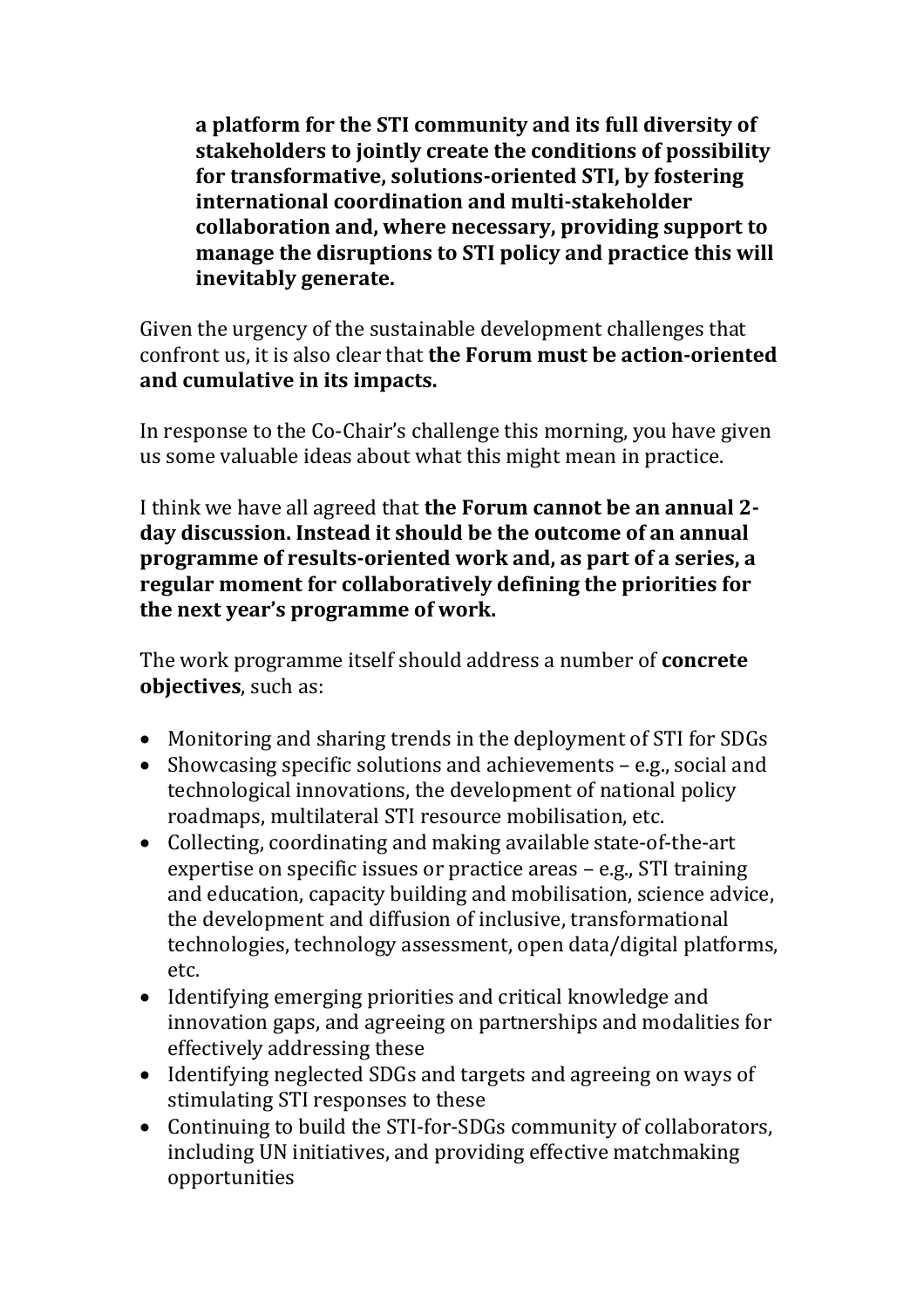The 10-Member Group will be working with the IATT to further refine these objectives, and to develop appropriate and concerete actions aimed at addressing them. Such actions could include:

- Working with specialised agencies/groupings (e.g., UNESCO and networks of S&T observatories) to report on STI-for-SDG trends and to develop TFM success indicators
- Undertaking horizon scanning activities
- Convening targeted stakeholder meetings (e.g., of diverse STI funders (national research councils, foundations, donor agencies, etc.), of university leaders, of S&T and finance ministers, etc.
- Commissioning expert analyses and/or best practice guidelines
- Mapping and networking relevant international STI initiatives and actor groupings
- Developing the TFM Online Platform with the ambition of having a proposal available for your consideration and input at the 2017 Forum.

We will also need to

- Identify and engage the partners that we will need to work with on these types of activities – and we note with gratitude the offers and expressions of interest that have been made by many of you in this regard
- Reflect, also on the basis of your useful suggestions, on the Forum format and venue, including its possible roll out at regional level, in order to maximise its inclusive, creative and collaborative potential

And last but by no means least: we will need to create clarity about the longer-term outcome we want to achieve as a result of all this work. What positive difference do we want to see in the world of STI – and ultimately in the lives of ordinary people – as a result of the TFM and STI Forum? And how will we measure and monitor the difference we seek to make?

In addressing these questions of longer-term impact, we should be bold in the vision we set. And we should remain absolutely vigilante about ensuring – through effective STI communication, outreach and public engagement action – that our work remains what the Secretary General yesterday referred to as "a peoples' initiative that speaks to a peoples' agenda".